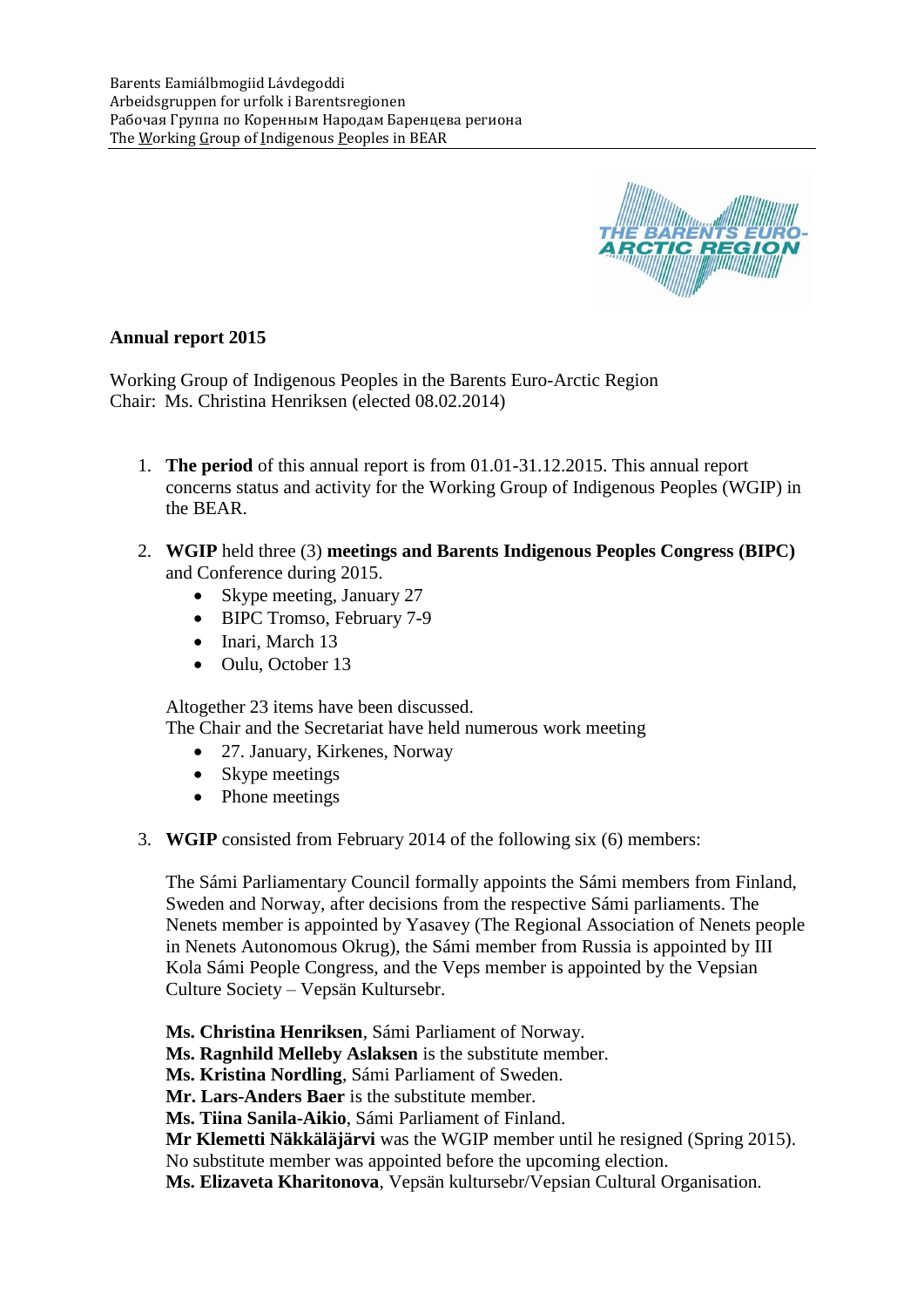**Ms. Zinaida Strogalschikova** is the substitute member.

**Ms. Galina Platova**, Yasavey/Public Association of Nenets people in NAO.

**Ms. Galina A. Arteeva** is the substitute member.

**Ms. Domna Khomiuuk**, Kola Sami Assosiationand .

**Mr. Andrey Ageev** is the substitute member.

WGIP has six (5) observers:

- The Saami Council
- The Association of World Reindeer Herders (WRH)
- RAIPON The Russian Association of Indigenous Peoples of the North, Siberia and the Far East
- Gáldu The Resource Centre for the Rights of Indigenous Peoples
- Sami Women's Forum (decision 46/13)
- 4. *WGIP representation* in the formal structure of the Barents Euro-Arctic Cooperation

**Committee of Senior Officials (CSO):** Ms. Christina Henriksen represented the WGIP in the meeting of the BEAC. Representatives for the Nenets and Veps peoples have also participated. The WGIP secretaries, Ms. Anja Salo and Ms. Tatiana Egorova have represented the WGIP when necessary.

**Barents Regional Council:** The WGIP secretaries, Ms. Anja Salo and Ms. Tatiana Egorova represented the WGIP in the Barents Regional Council, while awaiting the appointment of a WGIP representative to the Council. Domna Khomiuk was elected member of the Regional Council (decision 21/15)

**Barents Regional Committee:** The WGIP secretaries, Ms. Anja Salo and Ms. Tatiana Egorova represented the WGIP in the Barents Regional Committee.

**Barents Regional Working Group for Youth Issues:** Ms. Tatiana Egorova (Sámi, Russia) is appointed WGIP representative (Decision 21/15)

**Barents Regional Youth Council (BRYC):** Ms. Natalia Vaskova (Sámi, Russia) is appointed WGIP representative (decision 21/15)

**Barents Joint Working Group on Health and Related Social Issues:** Ms. Hanna Sofie Utsi (Sami, Sweden) is appointed WGIP representative (decision 21/15). **BEAC Working Group on Environment:** Ms. Anna Prakhova (Sámi, Russia) is

appointed WGIP representative to the BEAC WGE (decision 26/11).

**Steering Committee on Children and Youth at risk:** Ms. Neeta Inari Jäskö (Sámi, Finland) is appointed WGIP representative (decision 21/15).

5. *WGIP* Secretariat

Two (2) secretaries serve the WGIP: Ms. Anja Salo, adviser at the Norwegian Barents Secretariat in Kirkenes and Ms. Tatiana Egorova, Head of Barents Indigenous Peoples Office (BIPO) in Murmansk.

# 6. *WGIP* representation in 2014:

# **Ms. Christina Henriksen:**

*CSO-meetings*

• 19 March, Helsinki, Finland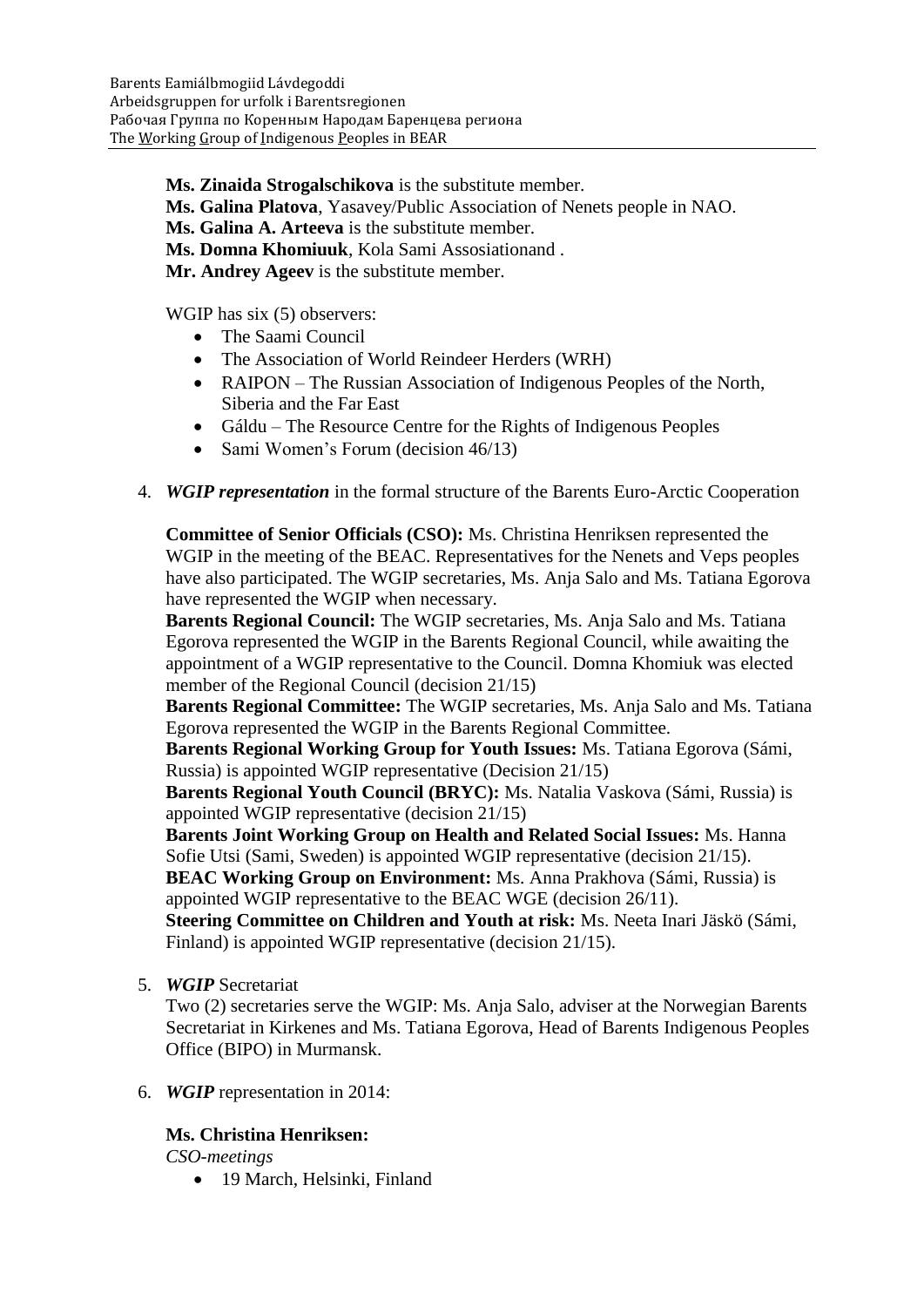- 8-9 June, Tornio, Finland
- 28 September, Helsinki, Finland

### *Seminars, conferences and official meetings*

- 6 January, Kirkenes, Norway Meeting with the Sámi Parliament in Norway regarding the Sámi Parliament Proposition on International Cooperation
- 4-5 February, Tromsø, Norway III Barents Indigenous Peoples Congress and Conference
- 29 September, Helsinki, Finland The Barents Parliamentary Conference
- 14-15 October, Oulu, Finland 15th BEAC Foreign Ministers Session

# **Mr. Lars Anders Baer**

*Seminars, conferences and official meetings*

- *4*-5 February, Tromsø, Norway III Barents Indigenous Peoples Congress and Conference
- 5-8. October, Storfoten, Sweden Conference Future of life in the Arctic- The Impact of Climate Change. Indigenous and Religious Perspectives.
- 17-19. November, Rovaniemi, Finland Seminar Social-Ecological Transformations: Human-Animal Relations under Climate Change in Northen Eurasia (HUMANOR)

# **Ms Anna Prakhova**

*WGE-meetings*

- 15-16. June, Narjan-Mar, Russia
- 2-3. November, Syktyvkar, Russia
- 24.-25. November, Sortavala, Russia XII Ministers of Environment Meeting

# **Ms. Hanna Sofie Utsi**

*WGH-meetings*

13.-14. October, Luleå, Sweden.

# **Ms Natalia Vaskova**

*Barents Regional Youth Council meetings (BRYC)*

- 6-8 November, Inari, Finland Barents Roots
- 5-9 November, Inari, Finland

# **Ms. Domna Khomiuk**

*Regional Council meetings:*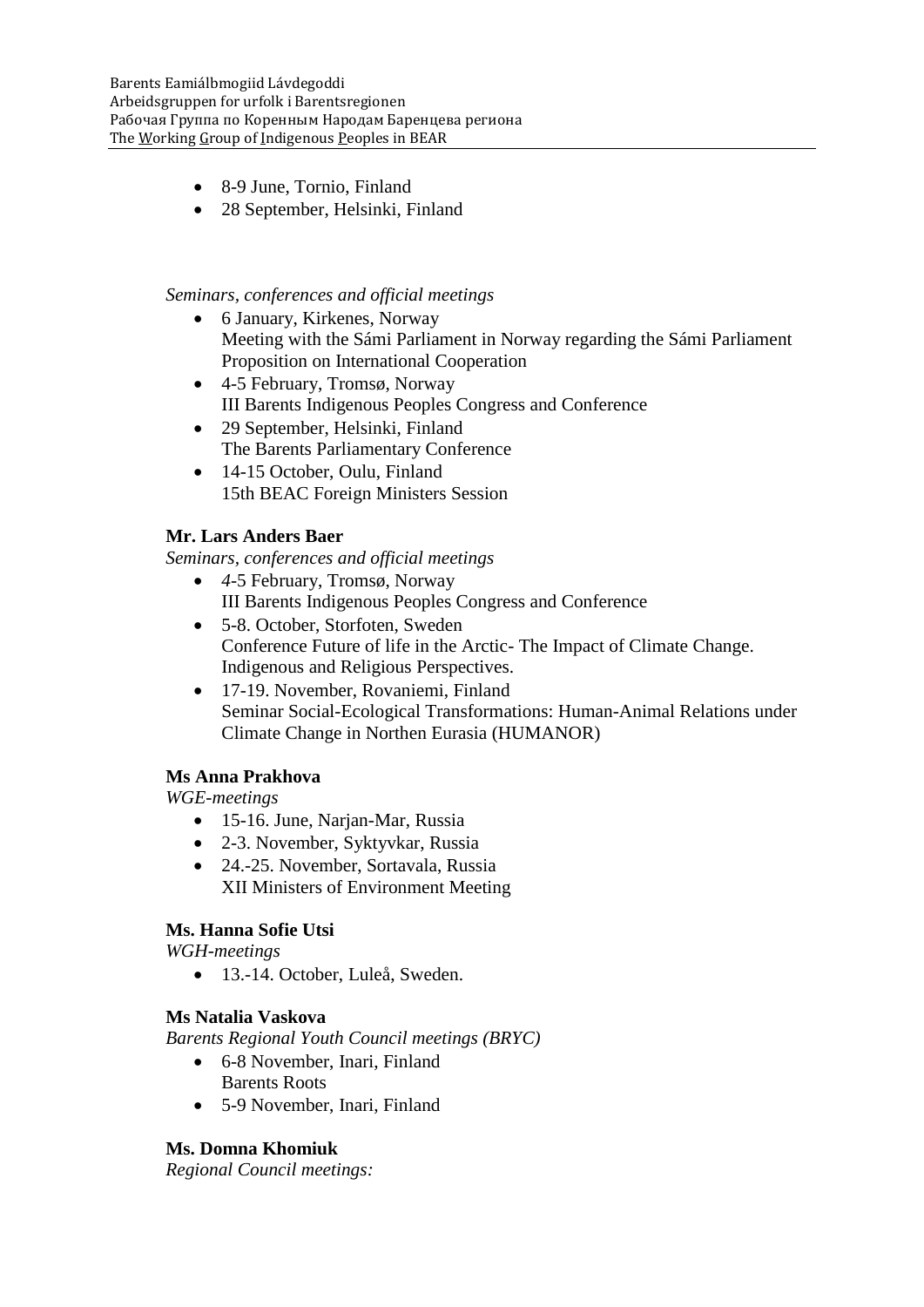• 14. October, Oulu, Finland

*Conferences and meetings:*

 4-5 February, Tromsø, Norway III Barents Indigenous Peoples Congress and Conference

# **Ms Anja Salo**

*CSO- meetings:*

- 18.-19. March, Helsinki, Finland
- 28. September, Helsinki, Finland
- 16.-17. December, Moskow, Russia

# *Regional Committee meetings:*

• 13. October, Oulu, Finland

*Regional Council meetings:*

• 14. October, Oulu, Finland

# *Conferences and meetings:*

- 4-5 February, Tromsø, Norway III Barents Indigenous Peoples Congress and Conference
- 4.-5. March, Karasjok, Norway Norwegian Sami Parliament Session
- 25. April, Moskow, Russia Conference dedicated to the 25th anniversary of RAIPON
- 4. September, Murmansk, Russia Meeting with Roman Hatsevich, leader of Committee on Youth and NGOs issues, Andery Ageev, leader of new kola sami organization- Union of Russian Saami and Maria Chuprova, Centre for Indigenous peoples of North
- 29 September, Helsinki, Finland The Barents Parliamentary Conference
- 14-15 October, Oulu, Finland 15th BEAC Foreign Ministers Session

# **Ms Tatiana Egorova**

*Regional Committee meetings:*

24. March, Umeå, Sweden

*Regional Council meetings:*

24. March, Umeå, Sweden

# *CSO- meetings:*

- 18.-19. March, Helsinki, Finland
- 8.-9. Juni, Tronio, Finland
- 25.-26. Augusti, Kuusamo, Finland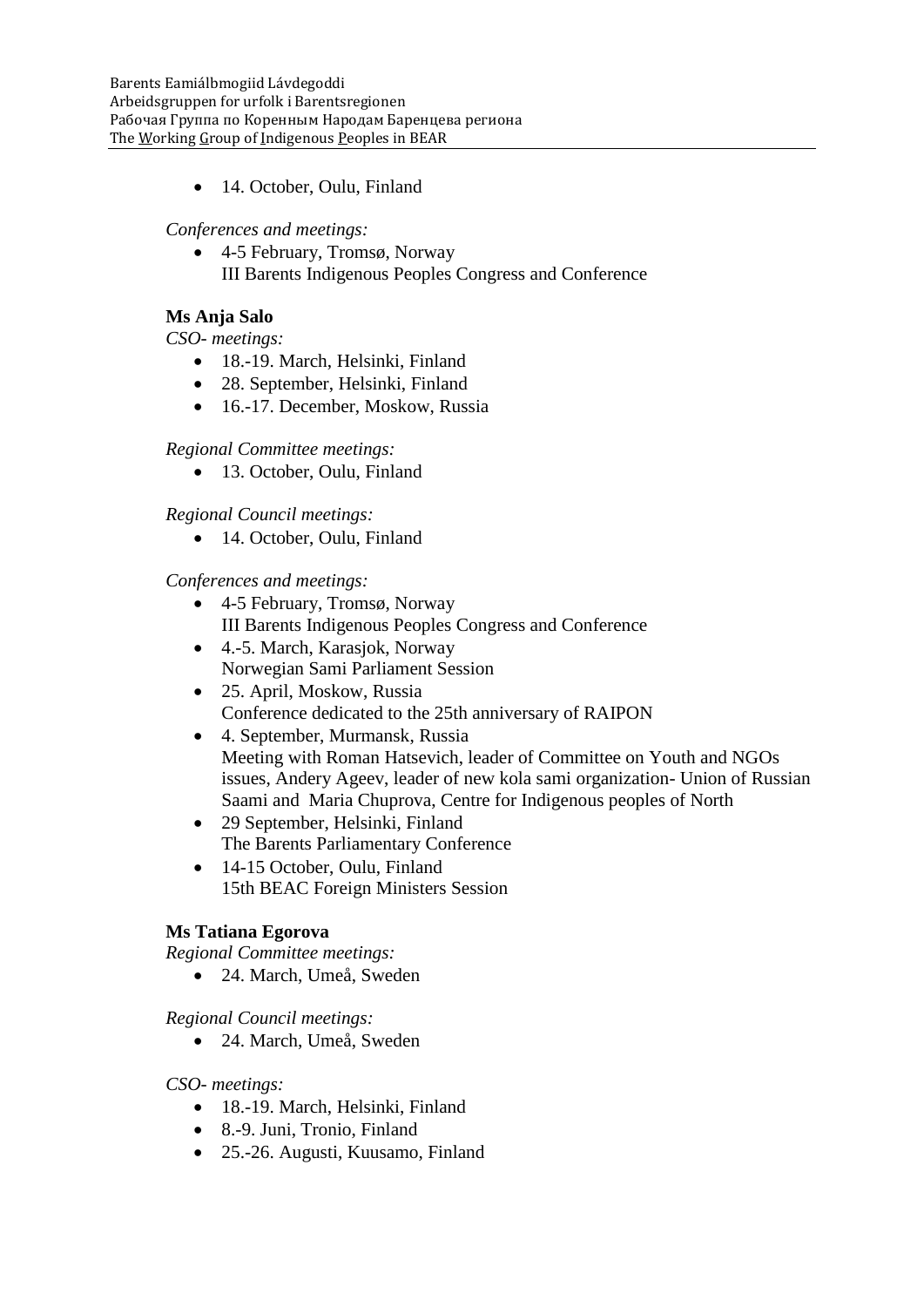## *Work meetings (Secretariat and Chair)*

27. January, Kirkenes, Norway

### *Conferences and meetings:*

Seminar "Between two fires: East and West Conseptions in Presentation of the Kola Sami Culture"

- February, Tromsø, Norway Norwegian Sami Parliament Session
- 4.-5. March, Karasjok, Norway All-Russian Meeting of the Indigenous Communities/obshina and Aboriginal Forum
- 20.-22 April, Moskow, Russia. Conference dedicated to the 25th anniversary of RAIPON
- 25. April, Moskow, Russia Meeting with Roman Hatsevich, leader of Committee on Youth and NGOs issues, Andery Ageev, leader of new kola sami organization- Union of Russian Saami and Maria Chuprova, Centre for Indigenous peoples of North
- 4. September, Murmansk, Russia Debate on the situation of NGOs in Murmansk region at Consulate General of Norway
- 5 September, Murmansk, Russia Debate "Talking Barents" about Agent Law in Russia
- 25. November, Kirkenes, Norway

# **7. Activities**

The WGIP has focused mainly on the following issues during the period:

# **III Barents Indigenous Peoples' Congress (BIPC) and Conference**

In February 2015 WGIP arranged the III Barents Indigenous Peoples' Congress (BIPC) gathering delegates from the Veps, Nenets and Sami peoples, observers and partners. Member states, Sámi Parliaments and the three northernmost counties in Norway funded the congress.

There were three main agenda points: 1. The congress as discussion platform for the three indigenous peoples in the Barents region 2. Follow up on the Action Plan. 3. Resolution of the Congress. The text of the resolution is a continuation of the two previous resolutions and was prepared by Lars Anders Baer.

In the evening, after the congress, WGIP celebrated the 20th anniversary of the Barents indigenous cooperation. The Sámi week in Tromsø organized an anniversary concert with indigenous artists from the three people.

On February 5th WGIP hosted an international conference, in partnership with the Centre for Sámi Studies at the University of Tromsø, focusing on indigenous